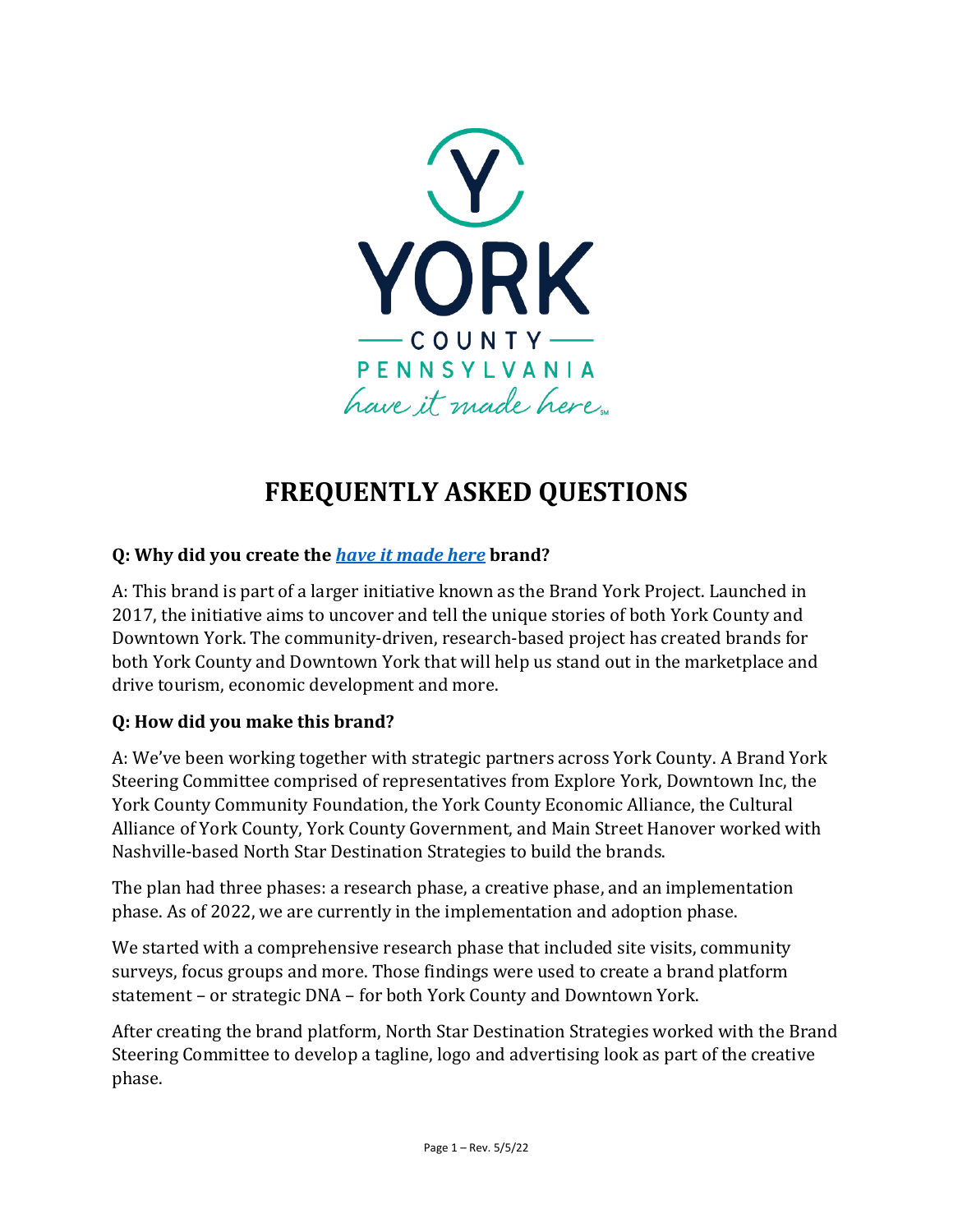## **Q: What inspired the tagline of** *have it made here***?**

A: What about York County didn't inspire this tagline? From the literal making of food and other iconic products, to making history, to "having it made" with our high quality of life and scenic landscapes, our maker's spirit shone through in the research. Now, it is calling out to visitors that York County is the place to make memories.

## **Q: Why did you choose this logo?**

A: We love this simple yet effective mark that reflects the close-knit communities and welcoming nature of the people of York County. The split circle evokes a sense of opportunity and support, but also acts as a camera viewfinder, putting York in the center. The split circle can be used to house multiple things, making it easily adaptable for other organizations, such as Downtown York. The script typeface applied to the tagline gives a tone of warmth and personal connection, which will entice visitors.

## **Q: What inspired the colors behind the brand?**

The blues and greens have a natural quality, while the grays bring a nice counterbalance and nod to the industrial nature of the county. This produces a crisp, calm palette which reinforces the feeling that the strapline evokes.

#### **Q: Where will we see the brand?**

A: Hopefully, all over York County and beyond! Over the next several years, Explore York will lead the charge to educate the community and share how the brand can be integrated into York County from policy to planning to marketing and promotions. We will involve organizations and destinations in York County to incorporate brand elements so that guests have a branded experience when they visit our destination. Eventually, an advertising campaign will be launched in Baltimore, Philadelphia and other surrounding markets to draw visitors to York County.

#### **Q: Hasn't York had A LOT of brands? What makes this one different?**

A: While there have been several brands throughout the years, this one stands out chiefly because of the collaboration it has fostered. This project brought together partners from across the county. Together, we've built an interconnected branding campaign with reinforcing messages. That collaboration has trickled down to the community, which offered wide input in the research that created the brand. Moreover, this project is different because it has a sustainable funding stream available in the York County Tourism Grant Program.